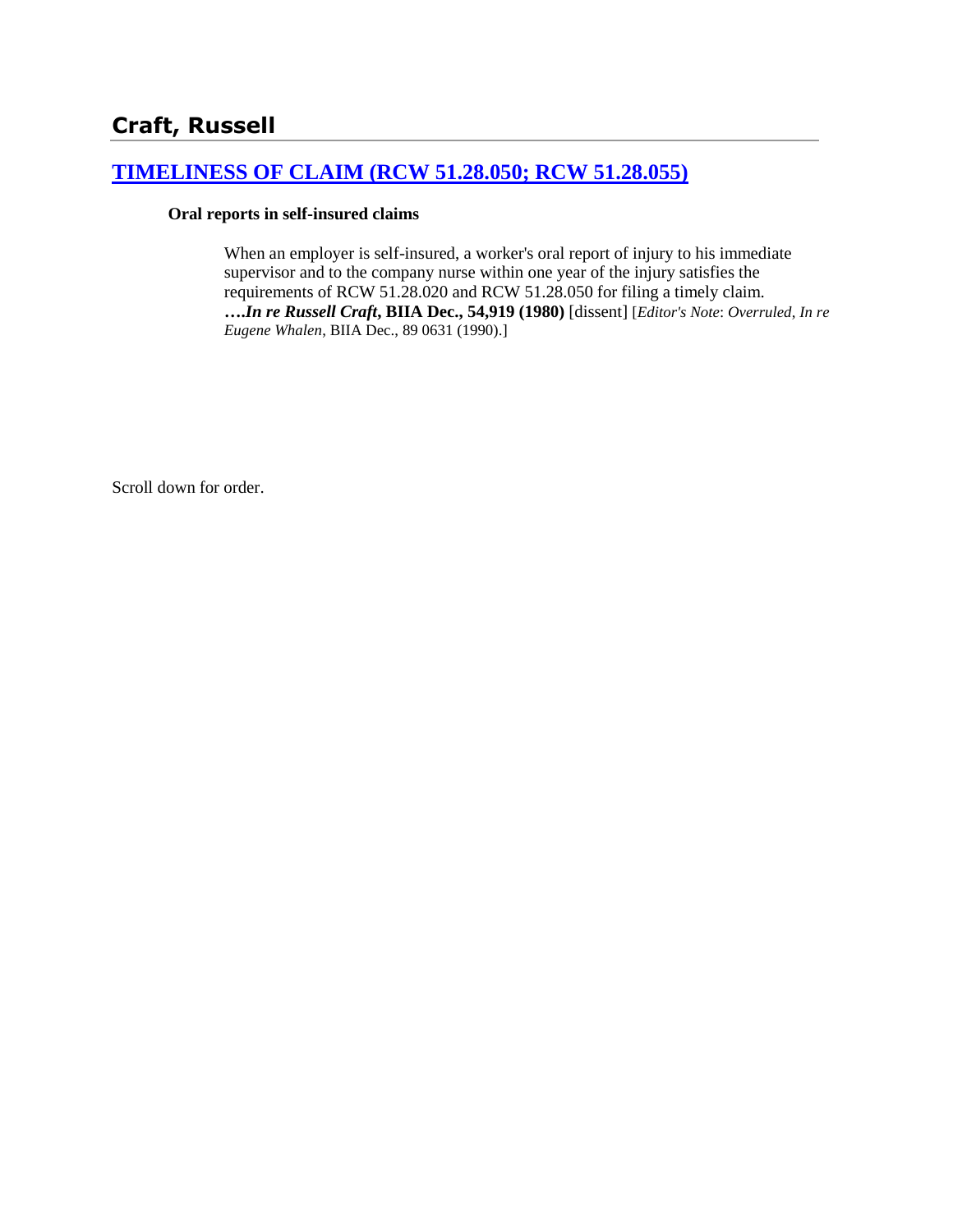### **BEFORE THE BOARD OF INDUSTRIAL INSURANCE APPEALS STATE OF WASHINGTON**

**)**

## **IN RE: RUSSELL FRANCIS CRAFT ) DOCKET NO. 54,919**

**CLAIM NO. S-290021 ) DECISION AND ORDER**

APPEARANCES:

Claimant, Russell Francis Craft, by Rudolf L. Mueller

Employer, Weyerhaeuser Company, by Ryan and Ellis, per Roger C. Ryan

This is an appeal filed by the claimant on July 16, 1979 from an order of the Department of Labor and Industries dated May 18, 1979, which adhered to a prior order of the Department of Labor and Industries rejecting the claim on the ground that the claim had not been filed within one year after the date upon which the alleged injury occurred. **REVERSED AND REMANDED**.

## **DECISION**

Pursuant to RCW 51.52.104 and RCW 51.52.106, this matter is before the Board for review and decision on a timely Petition for Review filed by the claimant to a Proposed Decision and Order issued by a hearing examiner for this Board on May 6, 1980, in which the order of the Department dated May 18, 1979 was sustained.

The Board has reviewed the evidentiary rulings of the hearing examiner and finds that no prejudicial error was committed and said rulings are hereby affirmed.

The issue presented by this appeal and the evidence presented by the parties are adequately set forth in our hearing examiner's Proposed Decision and Order.

We note that the issue presented by this appeal is extremely narrow in scope, and is limited only to the question of whether or not the claimant "timely filed" a claim for benefits under the Workers' Compensation Act, arising out of an incident which occurred on October 24, 1977, which the claimant alleges to have been an industrial injury. We need not determine whether or not the incident occurring on October 24, 1977 in fact meets the tests of an industrial injury within the meaning of the Industrial Insurance Act, only that a claim arising out of the alleged incident was timely filed.

The question posed by this appeal brings cause for this Board to review a longstanding interpretation of the statutes and case law concerning those portions of the Industrial Insurance Act dealing with the time period for filing a notice and report of accident and application for compensation.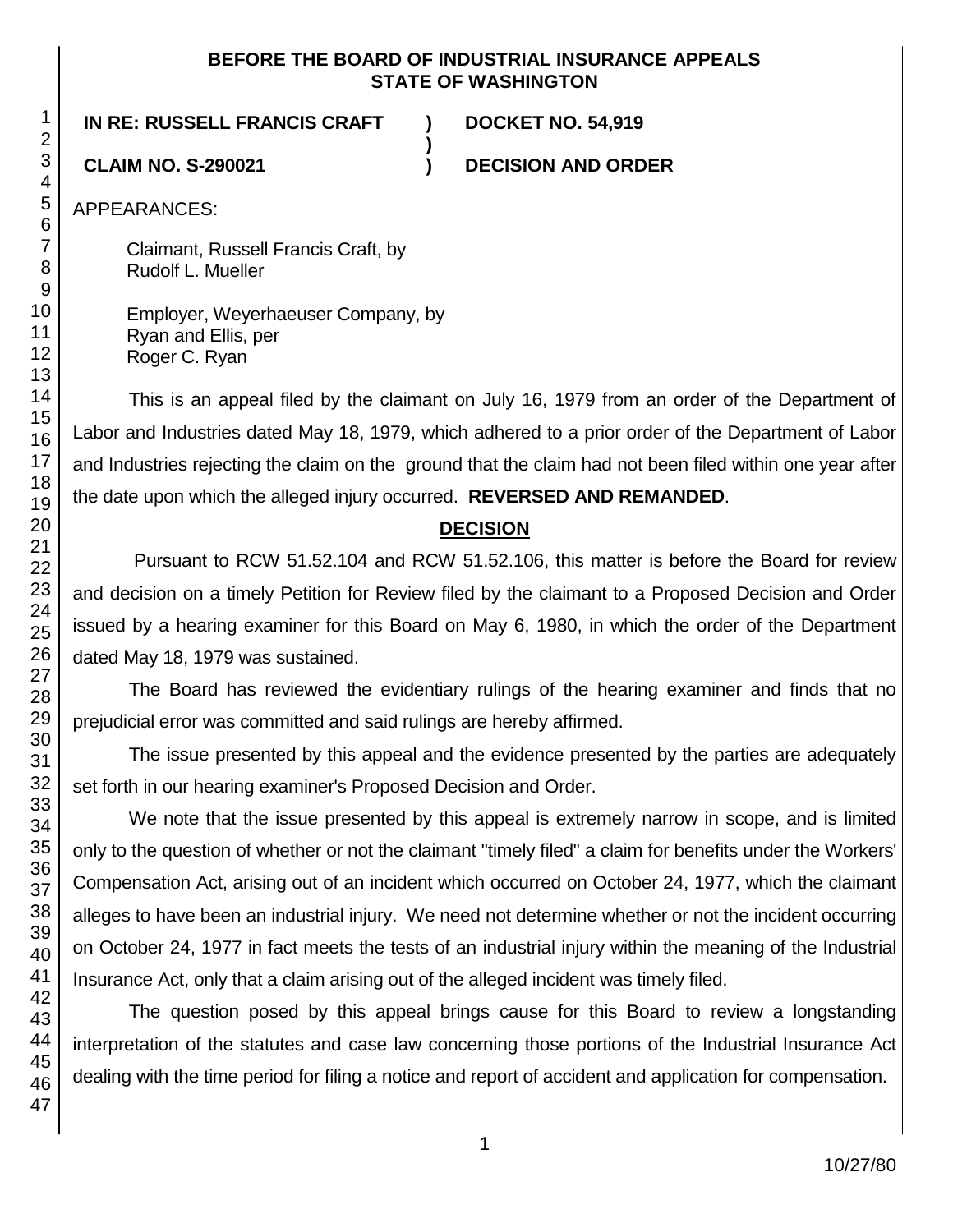Section 51.28.020 of the Revised Code of Washington sets forth the duty of the injured worker to apply for benefits and states in pertinent part:

> "Where a worker is entitled to compensation under this title he or she shall file with the department or his or her self-insuring employer, as the case may be, his or her application for such, together with the certificate of the physician who attended him or her, . . . If application for compensation is made to a self-insuring employer, he or she shall forthwith send a copy thereof to the department." (Emphasis supplied.)

The time period for filing an application for benefits is set forth in RCW 51.28.050:

"No application shall be valid or claim thereunder enforceable unless filed within one year after the day upon which the injury occurred or the rights of dependents or beneficiaries accrued."

The statutes quoted seem to direct that the claimant himself or herself has the duty to file an application for benefits within one year of the alleged injury. Cases decided under these statutes in former years have made it clear that the legislature fully intended that claims had to be filed within one year following the date of the "Accident." Ferguson v. Department of Labor and Industries, 168 Wash. 677 (1932); Sandahl v. Department of Labor and Industries, 170 Wash. 380 (1932). The requirement for compliance with the one year requisite has been strictly applied. In fact, the Supreme Court has indicated the Department of Labor and Industries, and by inference this Board, has no power to make any exceptions to the requirements for "equitable" reasons, Leschner v. Department of Labor and Industries, 27 Wn.2d 911 (1947), or to waive the application of the statute since allowance of a claim not filed in a timely fashion is void from the beginning. Wheaton v. Department of Labor and Industries, 40 Wn.2d 56 (1952).

In the prosecution of his appeal, Mr. Craft has made no allegation, nor is there any evidence to support an allegation, that the limitation period should be tolled for him due to any unsoundness of mind as was the case in Ames v. Department of Labor and Industries, 176 Wash. 509 (1934), during the one-year period in question.

With respect to an employer's or physician's duty to report injuries on behalf of workers, the court's decision in Pate v. General Electric Company, Inc., 43 Wn.2d 185 (1953), has heretofore been dispositive of the type of issue presented by this appeal. In that case, the court noted the employer under RCW 51.28.010 was only required to report an accident, and found that there was no statutory duty for an employer to file a claim for compensation for an injured worker. In that case, no report was filed, but even if it had, it would not have helped the injured worker since the exclusive manner to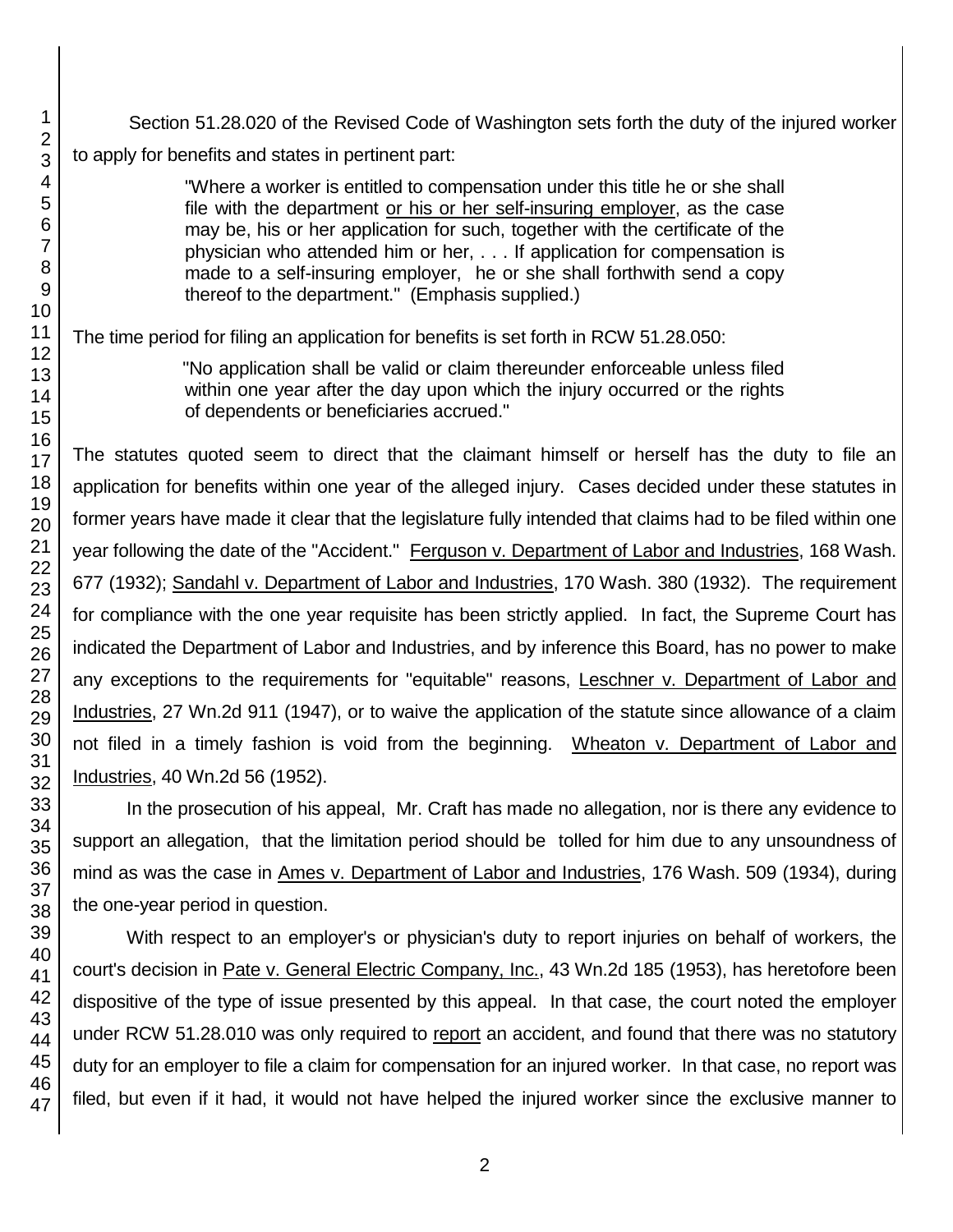secure compensation in any particular case was by the filing of an application for benefits. The Court stated:

> "The right to benefits under the Act must be founded upon a claim therefor, not upon a report of the accident to the department of labor and industries." (Emphasis supplied.)

With respect to the physician's role in securing compensation for injured workers, the court in the Pate case stated a physician's duty to inform the claimant of his or her rights under the Act arises only after a "certificate of the physician" is requested by the claimant. Yet the court stated even that duty is limited:

> ". . . It is not the purpose of the statute to place upon a physician the primary duty of timely instituting a claim on behalf of the workman or of advising him that he should, or should not, make such claim. The responsibility of initiating a claim is upon the workman. . ."

The court went on to suggest that if the result was to be any different, the legislature should amend the statute to case a positive duty upon physicians and employers to relieve the burden of the injured worker for filing claims.

Since the pate case, decided in 1953, RCW 51.28.010 was amended. However, it does not appear that such amendment would in any way have changed the result in Pate inasmuch as the amendment does not affect the duty of the employer or the physician. Primarily because of the court's holdings in Wheaton and Pate, members of this Board have long held, albeit not unanimously, that the burden is upon the worker to file an application for benefits with the Department within one year of his alleged injury. However, in 1971, the legislature amended several portions of the Industrial Insurance Act with the advent of the self-insured employer in this state. The question actually raised by this appeal is one which asks whether the advent of self-insurance changed the burden on a worker employed by a self-insured employer in reporting industrial injuries to the Department of Labor and Industries.

The cases cited thus forth in this opinion all predate the concept of self-insurance in this state. Prior to the appearance of the self-insured employer, a worker was considered to be on a one-to-one relationship with the Department of Labor and Industries. Benefits under the Act flowed directly from the Department to the worker and not from the employer itself. The employer and the employee paid for those benefits with periodic payments into the accident and medical aid funds. The certification of self-insured employers changed this "flow" of benefits. Employees of self-insured businesses who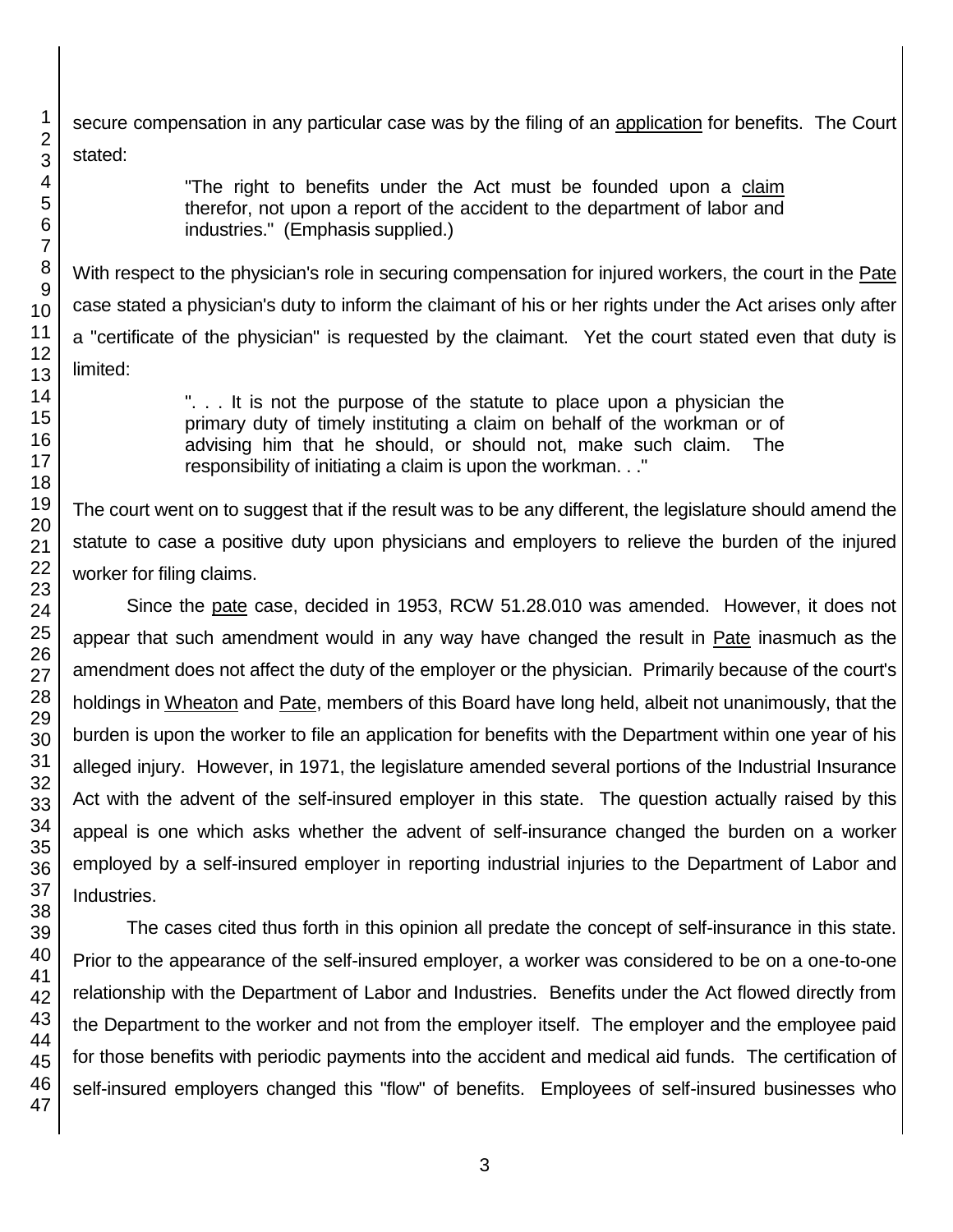become injured during the course of their employment now receive benefits directly from the employer. The administration of these claims within the Department of Labor and Industries is conducted by a separately managed section from "state fund" claims with which the self-insured employer directly communicates.

Once certified for self-insurance, employers use their own staff or contract with a professional service company to adjust their insurance claims. This process effectively separates the worker even further from the administration of the claim conducted by the self-insured section of the Department of Labor and Industries. The statute still requires the Department to be responsible for the adjudication of all claims, but the Department does not bear the sole responsibility for compiling the claim file. It is dependent upon the self-insurer to provide the necessary information upon which to base its adjudicative decisions.

We take judicial notice that special "self-insurer accident report" forms have been printed by the Department (Form No. LI-207-2 SI Accident Report 5-78). The statute requiring a worker to file an application for compensation does not, however, require the use of any specific form. It can be inferred from the duty to file an application "together with the certificate of the physician who attended him" that some written instrument eventually be used. The question which we are called upon to decide in this appeal concerns whether an effective application for compensation was made by Mr. Craft with his self-insured employer within one year of Mr. Craft's alleged injury. For if he did not, his claim must surely fail because no application for benefits was received by the Department of Labor and Industries until well after a year had transpired.

In the case before us, the claimant alleges that he injured his back in the course of his employment on October 24, 1977, and on that date notified his immediate supervisor, Lloyd Joyce, who was the claimant's supervisor on that date for the reason that Lowell J. Bagley, the claimant's foreman, was on vacation. When Mr. Bagley returned to the plant, he noted that the claimant had not returned to work, and requested a Mrs. Torrance, a registered nurse at the Weyerhaeuser plant, to call the claimant and ascertain his problems. She did this on November 16, 1977, and at that time ascertained that the claimant had injured his back, noting in her ledger that Mr. Craft's claim that he had injured his low back allegedly in the course of his employment.

Having been made aware of Mr. Craft's "claim", we believe the purposes of the Industrial Insurance Act would raise a duty upon the self-insured employer to inquire whether such injury necessitated the receipt of medical treatment, required hospitalization, and/or caused the claimant to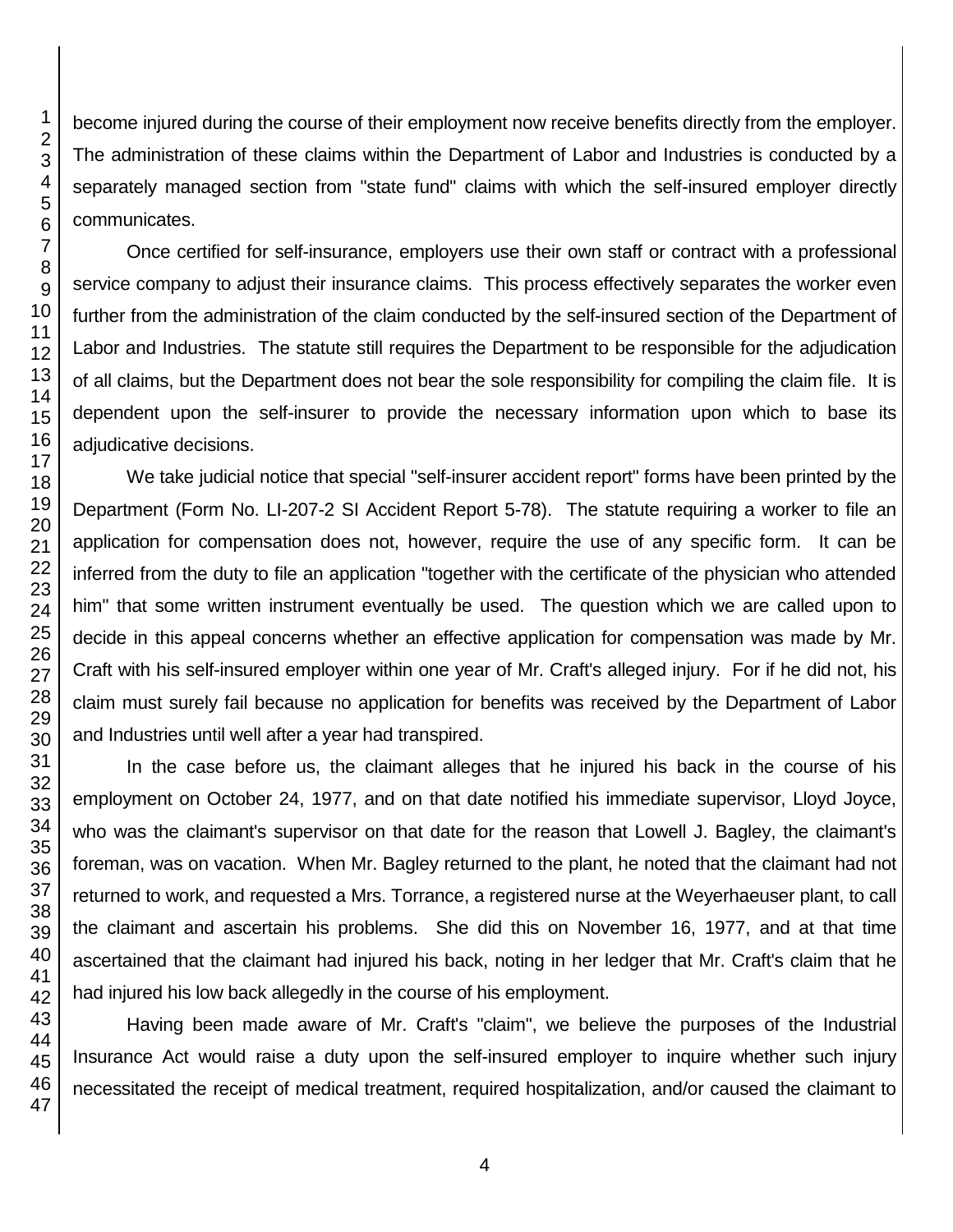be disabled from work. If so, the employer should have advised Mr. Craft that if he intended his claim to be one for industrial insurance compensation, a certification from his physician would be necessary. To not so require such a duty upon a self-insured employer would effectively leave the duty of claims' adjudication solely with the self-insured employer, a circumstance not to date intended by the legislature.

RCW 51.28.020 as earlier quoted indicates that if application for compensation is made to a self-insuring employer, "he or she shall forthwith send a copy thereof to the department." We believe the pronouns "he" or "she" were intended by the legislature to refer to the self-insuring employer and not the worker<sup>1</sup>, thus placing the duty for notifying the Department of pending claims directly upon the self-insuring employer and relieving the claimant/worker of such a duty. We do not think the legislature intended that the claim of an employee of a self-insured business should be defeated for failure of that business to file a copy of the worker's application for benefits with the Department of Labor and Industries.

Further, we believe a burden of deeper inquiry rests with a self-insured employer when given sufficient notice of a potential claim for injury because of its obligation under RCW 51.28.025 to report injuries or occupational diseases to the Department. That section of the statute although not limited to self-insured employers states in pertinent part:

> "Whenever an employer has notice of knowledge of an injury or occupational disease sustained by any workman in his employment who has received treatment from a physician, has been hospitalized, disabled from work or has died as the apparent result of such injury or occupational disease, he shall immediately report the same to the department on forms prescribed by it. . . ."

Given the facts of a claimant's report of injury to his immediate supervisor on October 24, 1977, followed by the plant's nurse's inquiry to the thereafter absent Mr. Craft, constituted sufficient notice that a claim was intended and constituted sufficient notice for the employer to fulfill the duty placed upon it by RCW 51.28.025. Had this been done, we are confident that the Department would have taken the initiative under RCW 51.28.010 to inform Mr. Craft in non-technical language of his rights. In effect, the self-insured employer had knowledge of an alleged injury, did not make inquiry of its

l

 Another example clearly revealing the use of the pronoun "he" to be in reference to the employer is contained in RCW 51.28.025.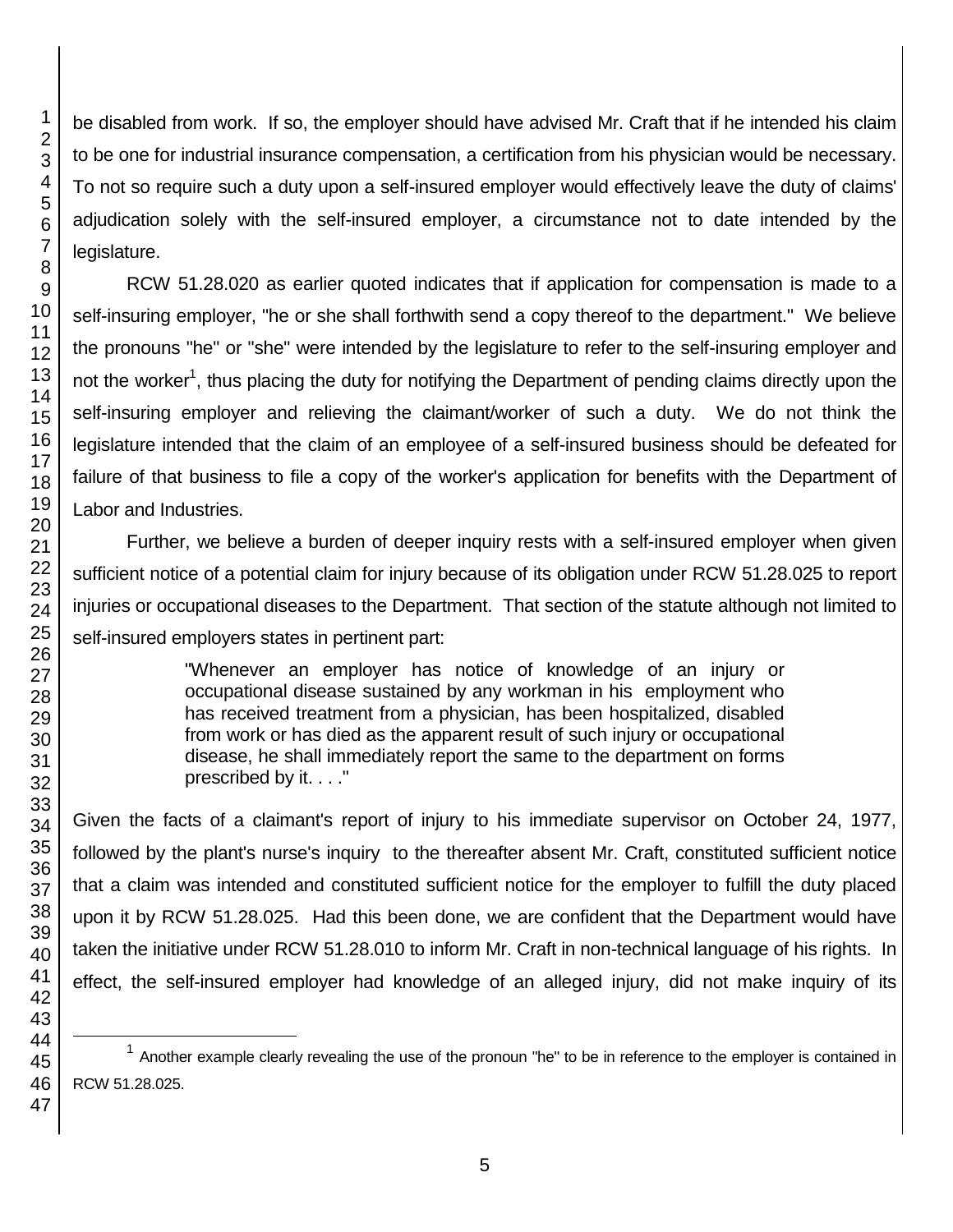significance even though it had knowledge that the injury allegedly caused the claimant to be disabled from work and allegedly occurred during the course of employment. Under the circumstances present in this claim and inherent in the duties of self--insured employers, we do not believe Mr. Craft's claim for injury of October 24, 1977 can be defeated simply by the employer's failure to act.

The Department's order of May 18, 1979, effectively rejecting the claim, for the stated reason that Mr. Craft had not filed the same within one year after the date upon which the alleged injury occurred, should be reversed and this claim remanded to the Department with instructions to advise the self-insured employer to process the claim as one which was timely filed.

# **FINDINGS OF FACT**

- 1. On January 9, 1979 a report of an industrial accident was received by the self-insured employer alleging an industrial accident to have occurred to the claimant, Russel F. Craft, on October 24, 1977 while employed by Weyerhaeuser Company, a self-insured employer under the Industrial Insurance Act. On January 23, 1979 a copy of the report of accident was received by the Department of Labor and Industries. On March 26, 1979 the Department rejected the claim on the basis that no claim had been filed within one year after the date on which the alleged injury was alleged to have occurred. On April 18, 1979 there was a request for reconsideration. On May 18, 1979 the Department issued an order adhering to the March 16, 1979 order and indicating that the claim would remain rejected pursuant thereto. On July 16, 1979 a notice of appeal was received on behalf of the claimant and on July 25, 1979 the Board granted the appeal.
- 2. The self-insured employer had been informed by November 16, 1977 that the claimant had injured his back allegedly in the course of his employment on October 24, 1977, which injury had also allegedly caused him to be disabled from work.
- 3. The claimant's report of injury to his immediate supervisor, on October 24, 1977, and subsequent conversation regarding the circumstances and extent of such injury with the company nurse constituted sufficient notice to the self-insured employer to institute processing of a claim for industrial insurance benefits.

# **CONCLUSIONS OF LAW**

1. The Board of Industrial Insurance Appeals has jurisdiction over the parties and the subject matter of this appeal.